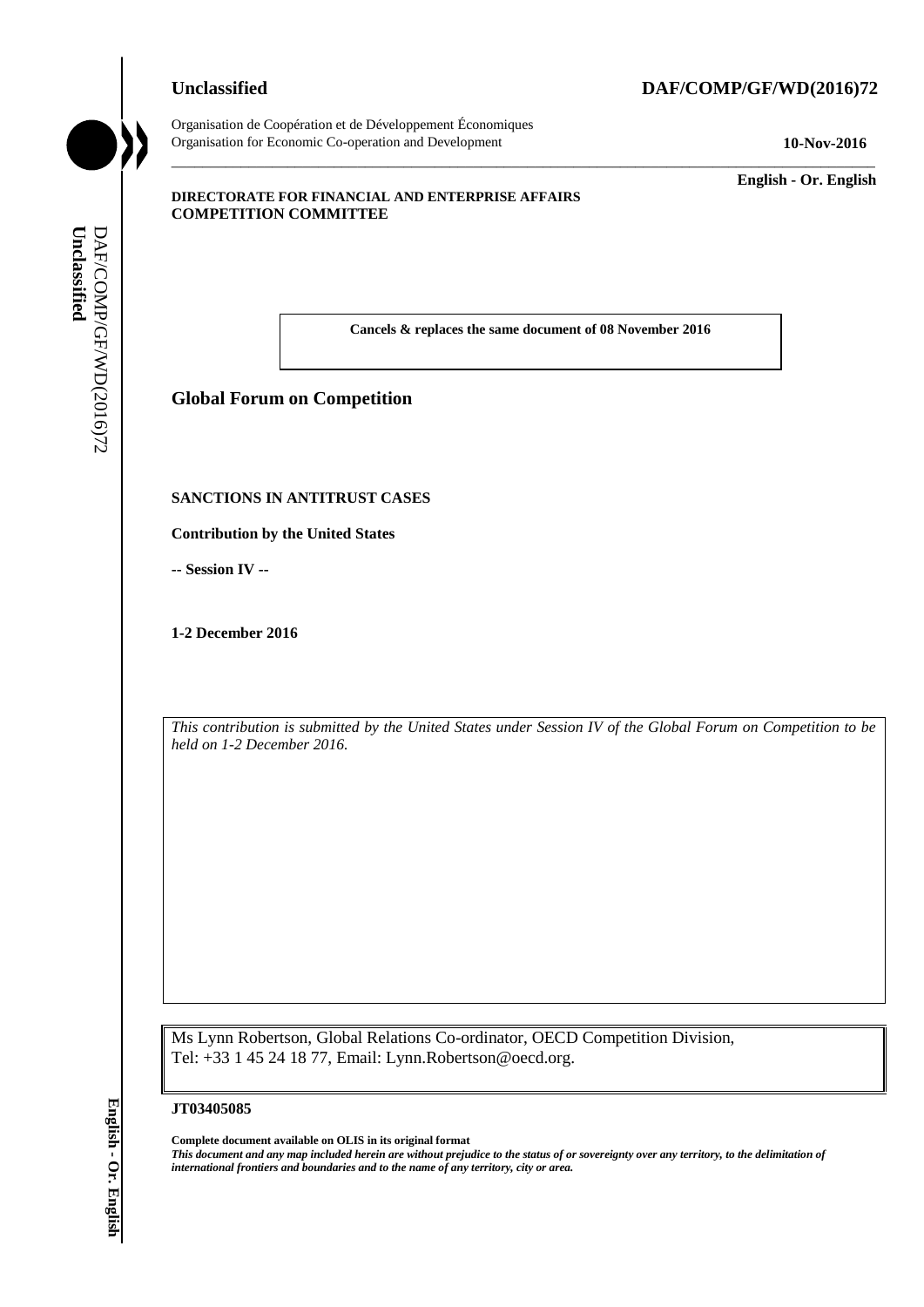#### **SANCTIONS IN ANTITRUST CASES**

## **-- United States --**

#### **1. Introduction**

1. In U.S. federal competition law enforcement, sanctions are used almost exclusively against hardcore cartel activity, which is a crime. Companies are fined when criminally convicted of price fixing, bid rigging, customer allocation, or market allocation.<sup>1</sup>

2. Individual accountability is a cornerstone of effective cartel enforcement in the United States, and the principal cartel deterrent is threat of imprisonment for culpable individuals. Typically, multiple individuals associated with each corporate cartel participant are prosecuted, and prison terms as long as five years have been imposed.

3. The table below provides statistics on individual sentencing in cases handled by the Antitrust Division of the U.S. Department of Justice (Division) during the present decade. The columns are U.S. government fiscal years (fiscal year 2015 ended September 2015). The Division handles some non-cartel criminal cases, and some cartel cases include both cartel and related non-cartel criminal offenses.

|                                  |      |     | 2010 2011 2012 2013 2014 2015 |      |     |     |
|----------------------------------|------|-----|-------------------------------|------|-----|-----|
| Individuals Sentenced            | - 37 | -39 | 55                            | 39   | 35  | 15  |
| Sentences of Incarceration 29 21 |      |     | 45                            | - 28 | -21 | 12. |
| Average Days of<br>Incarceration | 898  |     | 502 747 750                   |      | 787 | 402 |

4. Since 1987 both individual and corporate sanctions for cartel activity have been governed by guidelines promulgated by the United States Sentencing Commission (Guidelines). The advisory Guidelines, available at http://www.ussc.gov/guidelines, detail calculations yielding a Sentencing Range for each convicted offender.

5. Courts impose sentences after considering the prosecutor's recommendation and arguments from the offender. The remainder of this contribution is devoted to the determination of the fines imposed on corporations convicted of cartel offenses.

 $\mathbf{1}$ 

<sup>1</sup> Companies may be *civilly* fined for violating the pre-merger notification statute or violating final orders issued by the Federal Trade Commission, but they are not fined when found liable in civil antitrust cases for engaging in anticompetitive conduct. Companies also may be subject to civil or criminal contempt fines for violating antitrust decrees issued in cases brought by the U.S. Department of Justice. In addition, companies may be subject to monetary remedies, such as disgorgement or restitution. Such monetary remedies, civil penalties, and contempt fines are beyond the scope of this paper.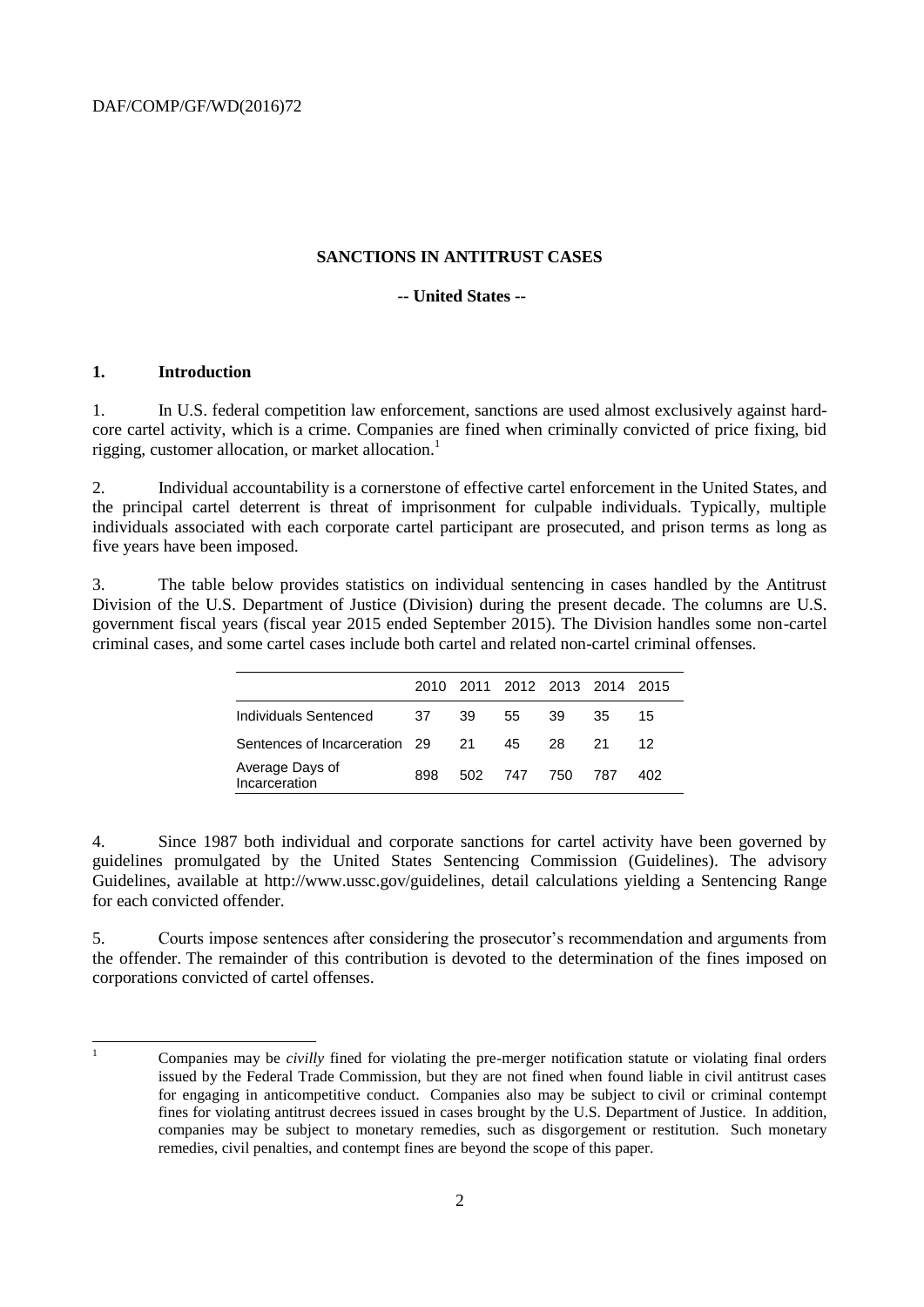## **2. Statutory Provisions**

6. A court's imposition of a sentence under U.S. law is governed by 18 U.S.C. § 3553, which requires it to "impose a sentence sufficient, but not greater than necessary, to comply" with specified purposes. These purposes include the need to "reflect the seriousness of the offense . . . and to provide just punishment for the offense" as well as the need to "afford adequate deterrence." A court also must consider the Sentencing Range resulting from the calculation detailed in the Guidelines.

7. Criminal sentences under U.S. law are constrained by statutory maximums. The statute that makes cartel activity a crime, 15 U.S.C. § 1, specifies maximum fines of \$100 million for corporations. In addition, the alternative fine statute, 18 U.S.C. § 3571, provides that an offender may be fined the greatest of: (1) the amount in the law setting forth the offense; (2) twice the gross gain from the offense; or (3) twice the gross loss to victims of the offense. In many significant U.S. cartel prosecutions, corporate fines have exceeded the \$100 statutory maximum. Fines as high as \$500 million have been imposed.

## **3. Corporate Fines under the Sentencing Guidelines**

8. The Sentencing Range for corporate fines in cartel offences is governed by Chapters 2 and 8 of the Guidelines. Chapter 8 sets out principles and rules for corporate sentencing generally, and Chapter 2 sets out principles and rules for sentencing with each specific type of offense.

9. Calculation of the sentencing range begins with the determination of the Base Fine. Guideline 8C2.4(a) states that the Base Fine is the greatest of (1) the "pecuniary gain" to the company from the offense, (2) the "pecuniary loss from the offense caused by" the company, and (3) a number related to the Offense Level for the specific offense. Guidelines 8C2.4(b) then mandates the application of "special instructions" for particular offenses in Chapter 2. As a special instruction for cartel offenses, Guideline 2R1.1(d)(1) provides that "20 percent of the affected volume of commerce" is used "in lieu of the pecuniary loss." In cartel cases, the Base Fine normally is this proxy for loss.

10. The Guidelines specify that the "volume of commerce attributable to an individual participant in a conspiracy is the volume of commerce done by him or his principal in goods or services that were affected by the violation." Business records obtained from a cartel participant and its customers document its relevant commerce and that of its executives. The volume of commerce attributed to a participant in a cartel operating entirely with the United States is its sales of products subject to the cartel during the cartel's period of operation. International cartels present additional issues because the Guidelines do not exclude foreign sales. In sentencing the only participant in the LCD conspiracy that went to trial, the Department successfully argued that the affected commerce was at least the participant's sales of LCD panels incorporated into computer monitors and laptops sold in or for delivery to the United States.

11. The Guidelines separately address the attributable commerce in a bid-rigging conspiracy for a company that submitted "one or more complementary bids" (i.e., bids intended only to create an appearance of competition). The Guidelines specify the use of the greater of (1) the company's actual sales of the affected goods or services, or (2) "the largest contract on which the organization submitted a complementary bid."

12. In formulating the Guidelines, the United States Sentencing Commission believed that fines for economic crimes should be closely related to the resulting gain to the perpetrators or the resulting loss to the victims. But the Commission also appreciated that determining gain or loss could be difficult. For cartel offenses, the Guidelines employed a readily-determined proxy for gain and loss, explaining that: "The purpose for specifying a percent of the volume of commerce is to avoid the time and expense that would be required for the court to determine the actual gain or loss."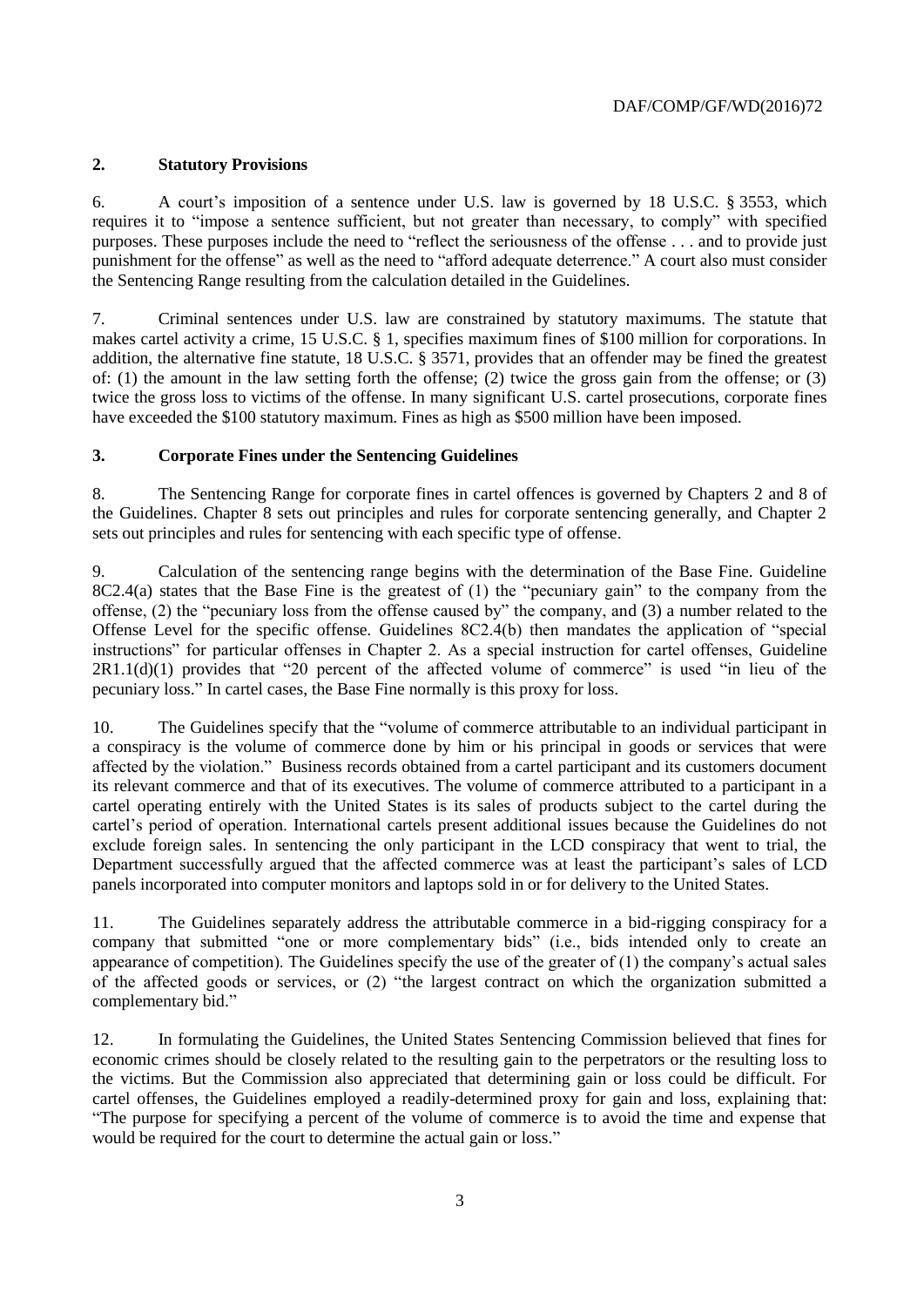# DAF/COMP/GF/WD(2016)72

13. Guideline 8C2.7 provides that the Base Fine is converted into the Sentencing Range through the application of the Minimum and Maximum Multipliers. The Maximum Multiplier normally is twice the Minimum Multiplier, and Guideline 2R1.1(d)(2) provides that neither shall be less than 0.75 for cartel offenses. Guideline 8C2.6 sets the Multipliers on the basis of the offender's Culpability Score, which Guideline 8C2.5 assigns on the basis of several factors, including the company's size, the involvement of its high-level officials, and its cooperation and acceptance of responsibility.

14. In 2006 Akzo Nobel Chemicals International B.V. agreed to plead guilty to the charge that it participated in price fixing on hydrogen peroxide from July 1, 1998 to December 1, 2001. Its hydrogen peroxide sales to U.S. customers during this period totaled \$82.9 million. The base fine used in that case was 20% of that, or \$16.58 million. The Culpability Score was 10: To the 5 points the calculation began with, 5 more were added because Akzo Nobel was a very large company and high-level personnel had participated in or tolerated the price fixing. In addition, 2 points were added for Akzo Nobel's prior history of cartel activity, and 2 were subtracted for its cooperation with the investigation and acceptance of responsibility. With a Culpability Score of 10, Guideline 8C2.6 provides for multipliers of 2.0 and 4.0. Thus, the Base Fine of \$16.58 million yielded a Sentencing Range of \$33.16-66.32 million.

15. Under the Guidelines, recidivism increases a corporation's Culpability Score, and the Division likely would seek a fine near the top of the Sentencing Range in a case of recidivism. But instances of cartel recidivism are rare in the United States. An examination of the issue by the Division in 2011 found not a single instance of recidivism since the first non-U.S. citizen was sentenced to imprisonment for a cartel offense in 1999.<sup>2</sup> All instances in which a company had been convicted of multiple cartel offenses in the United States since 1999 were at that time found to have involved cartel activity that began before the company was convicted for the first time.

16. Under the Guidelines, an effective compliance program can theoretically lower a corporation's Culpability Score, but effective compliance programs are rarely found to exist in companies that engage in cartel activity. Guideline 8C2.5(f)(3)(B) asserts a rebuttable presumption that a corporation did not have an effective compliance program if an individual with substantial authority within the company "participated in, condoned, or was willfully ignorant of, the offense." In most U.S. cartel cases, such individuals actively participated in the cartel activity. Cartel activity by rogue employees is often hypothesized but hardly ever found.

#### **4. Leniency and Plea Agreements**

17. The Antitrust Division's Corporate Leniency Program offers a company and its employees the opportunity to avoid criminal convictions, fines, and prison terms provided the company is the first to report a criminal antitrust violation and provided it is the first to qualify for leniency, including by providing full, continuing, and complete cooperation and meeting other conditions. A company losing the race to be the first to qualify cannot escape a fine, but it can reduce its fine by pleading guilty to criminal charges and cooperating with the Division's investigation. The vast majority of corporate convictions for cartel offenses in the United States result from entry of guilty pleas, and many guilty pleas are accompanied by sentencing recommendations that include a fine below the Sentencing Range.

18. Guideline 8C3.3 provides for the reduction of fines on the basis of inability to pay but "not more than necessary to avoid substantially jeopardizing the continued viability" of the company. When a company asserts limited ability to pay in plea discussions, it must open its financial books to the Division. The Division does not seek a fine that a company cannot pay, although sometimes the fine recommended cannot be paid immediately, and is instead paid in installments over a period of up to five years.

 $\overline{2}$ <sup>2</sup> Gregory J. Werden, Scott D. Hammond & Belinda A. Barnett, Recidivism Eliminated: Cartel Enforcement in the United States since 1999, *CPI Antitrust Chronicle*, Oct. 2011 (1).